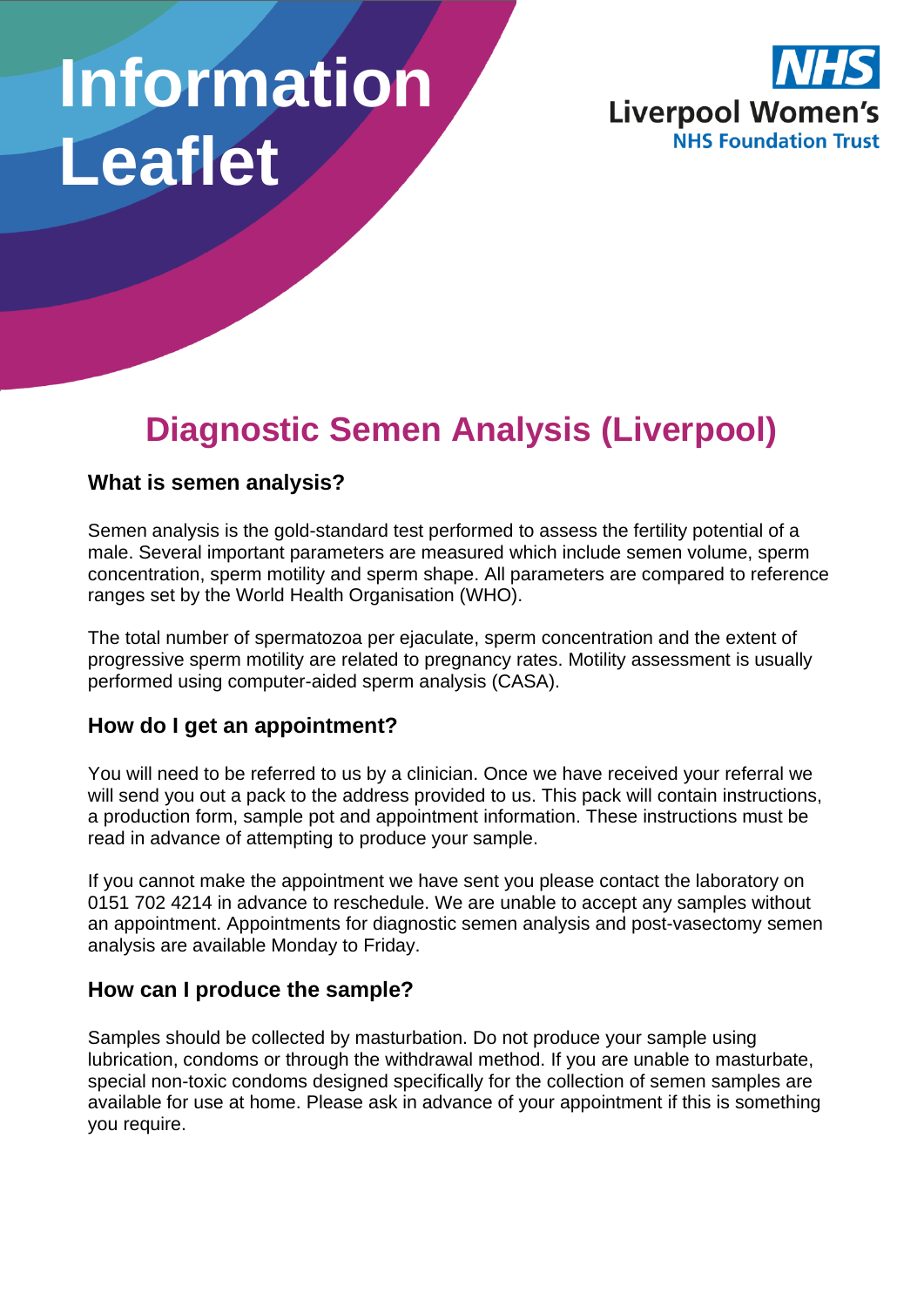# **How do I collect the sample?**

- In order to obtain an optimum sample you are required to abstain from any sexual activity (masturbation or intercourse) for a minimum of 2-3 days, but no more than 7 days, before your appointment date.
- Produce your sample by masturbation into the non-toxic sterile pot provided in your pack. Your pot must be labelled with your name, DOB and hospital identification number.
- Please do not attempt to produce your sample into any other type of specimen pot.
- Please ensure you attempt to collect all of the semen produced.
- Once the sample has been collected please ensure the lid is screwed on tightly and place the pot inside the sealable bag provided.
- Ensure you bring the fully completed request form with you to the hospital. We cannot accept your sample until this has been completed correctly.

#### **Where can I produce the sample?**

You may produce your sample at home if you can deliver it to the laboratory at your allotted appointment time and **within one hour of collection**. Whilst travelling from home it is important you keep the sample close to the body as sperm are sensitive to extremes of temperature. If preferable, your partner may deliver your sample and completed production form.

If you cannot deliver your sample to the laboratory within one hour of ejaculation or would rather produce your sample on site we have private, sound-proof production rooms available for use.

#### **Where do I need to go?**

The Lewis-Jones Andrology Department at the Liverpool Women's Hospital (L8 7SS) is situated on the second floor. Please follow signs for the Hewitt Fertility Centre and our waiting room is situated next door.

#### **How do I get my results?**

Your results will be sent back to your referring clinician approximately 14 days after your semen analysis. Unfortunately, these results cannot be given to you by our laboratory staff.

#### **Repeat tests**

If you cannot produce your sample or have an incomplete collection you will be asked to repeat the test after a further 2-3 days abstinence. If one or more of your sperm parameters are reported below the WHO reference range your clinician may request you repeat the test. This is to ensure your results are representative of a typical ejaculate.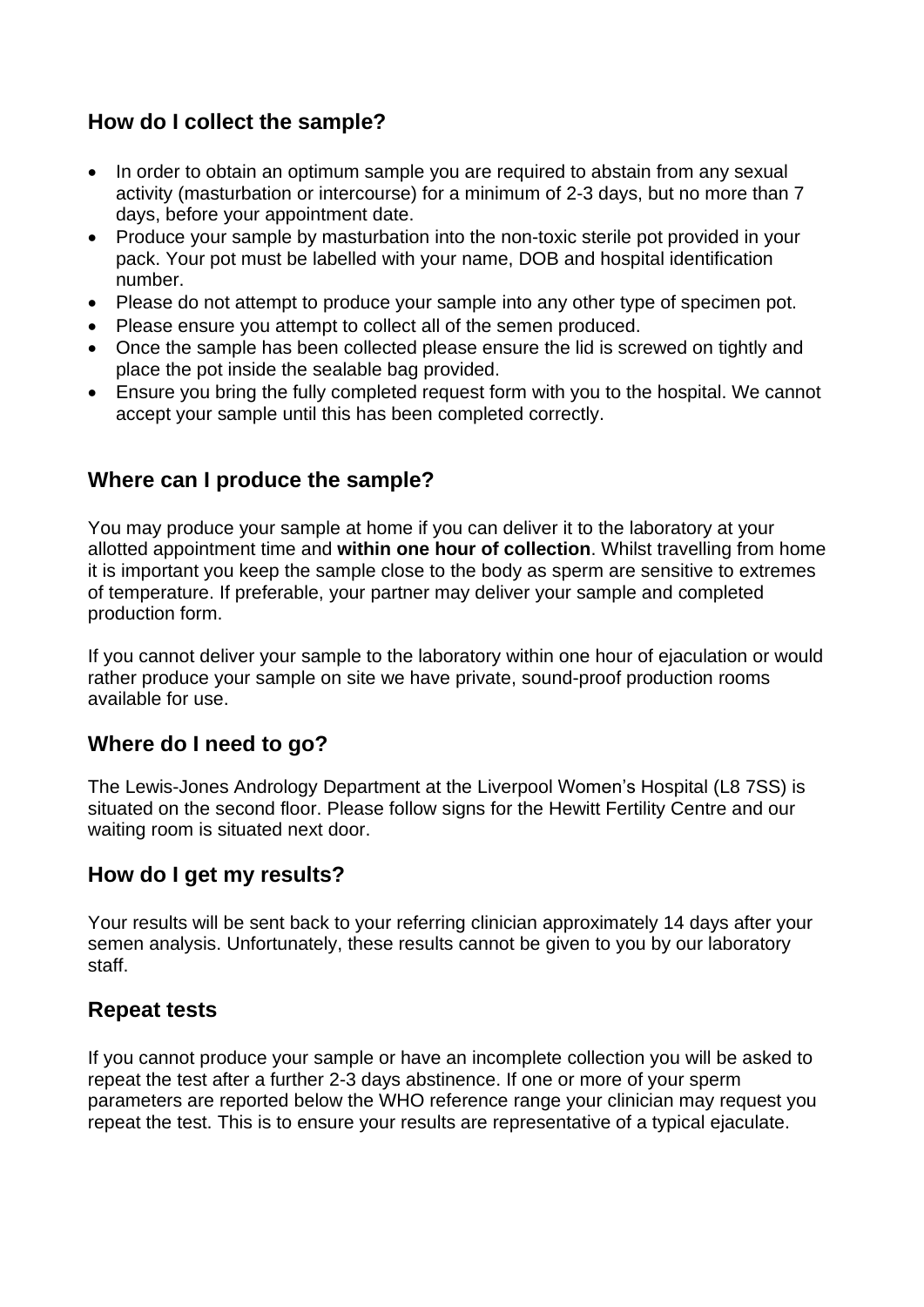# **What if I have a poor result?**

Discovering you have abnormal sperm may come as a shock and leave you feeling anxious. We have counsellors and patient support groups available at our Liverpool and Knutsford centres if you would like to discuss your feelings relating to this diagnosis. [\(https://www.thehewittfertilitycentre.org.uk/support-and-advice/\)](https://www.thehewittfertilitycentre.org.uk/support-and-advice/)

You should always bear in mind that advances in fertility treatment mean that you may still be able to conceive. You can discuss your options and next steps with your clinician.

#### **Research and waste**

The portion of your sample that is left over after diagnostic semen analysis is disposed of by incineration. It will not be stored for treatment purposes. In some cases, it may be used by us for training or research.

#### **Queries**

Please feel free to contact the laboratory on 0151 702 4214 if you require any further information about this test.

## **Quality**

The Lewis-Jones Andrology department at the Hewitt Fertility Centre has provided a dedicated Andrology service for over 10 years. We were the first Andrology laboratory to be accredited for quality and competence by the UK Accreditation Scheme (UKAS). Our laboratory is also enrolled in the UK National External Quality Assurance Scheme (UK NEQAS) which helps to ensure clinical laboratory test results are accurate, reliable and comparable wherever they are produced.

#### **Feedback**

We appreciate and encourage feedback. If you need advice or are concerned about any aspect of care or treatment please speak to a member of staff

The Lewis-Jones Andrology Department, Hewitt Fertility Centre, Liverpool Women's Hospital Crown Street, L8 7SS 0151 702 4214 [https://www.thehewittfertilitycentre.org.uk](https://www.thehewittfertilitycentre.org.uk/)